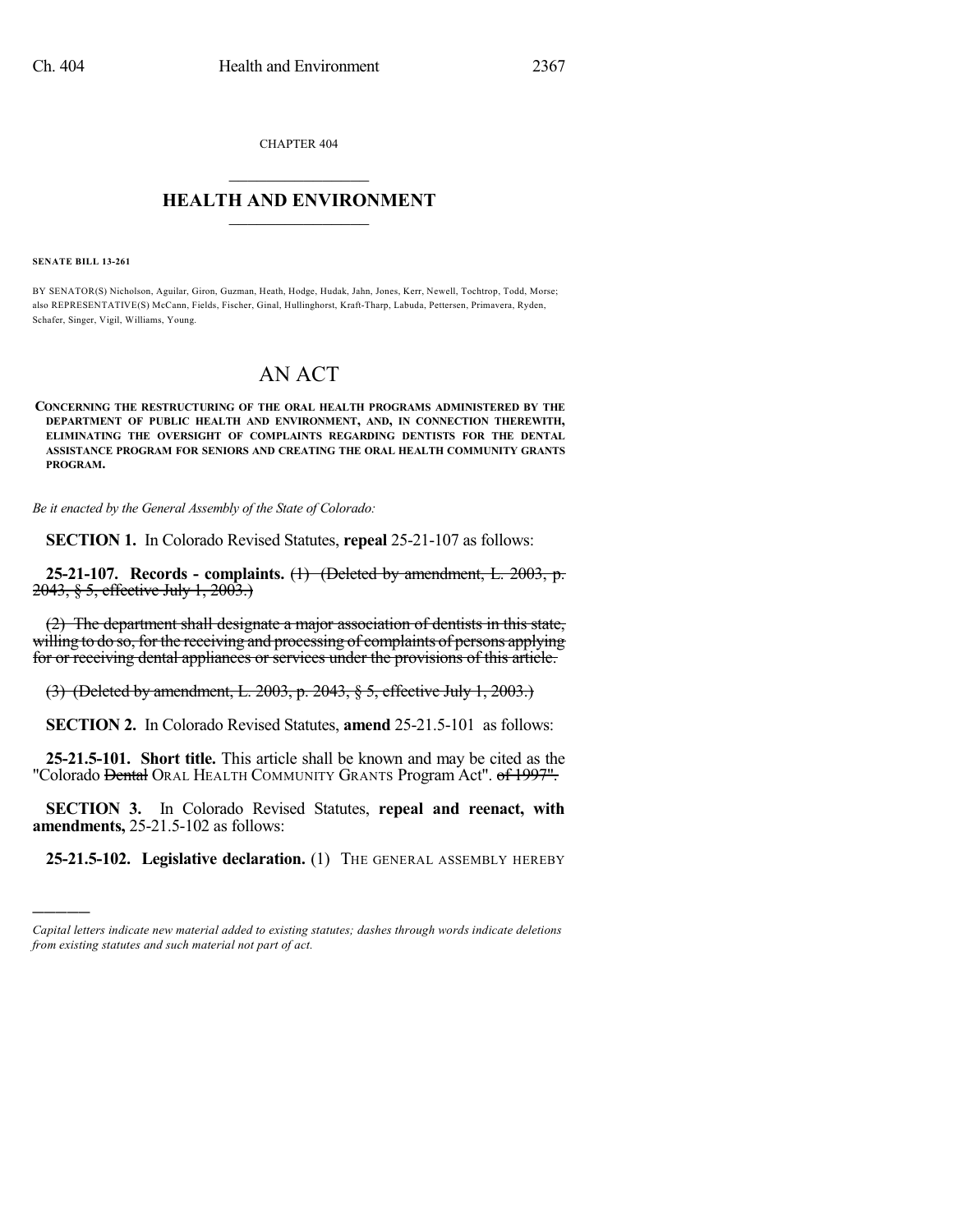FINDS AND DECLARES THAT:

(a) STATEWIDE, STUDENTS MISS SEVEN MILLION EIGHT HUNDRED THOUSAND SCHOOL HOURS EACH YEAR DUE TO ORAL PAIN. NATIONWIDE, WORKERS MISS ONE HUNDRED SIXTY-FOUR MILLION WORK HOURS EACH YEAR DUE TO DENTAL ISSUES.

(b) FORTY PERCENT OF CHILDREN IN KINDERGARTEN AND FIFTY-FIVE PERCENT OF CHILDREN IN THIRD GRADE HAVE A HISTORY OF DENTAL DECAY.

(c) CHILDREN IN LOW-INCOME SCHOOLS HAVE TWICE AS MUCH UNTREATED TOOTH DECAY AND ARE TWICE AS LIKELY TO HAVE A HISTORY OF CAVITIES THAN CHILDREN WHO ARE NOT IN LOW-INCOME SCHOOLS.

(d) AMONG CHILDREN, NINETY PERCENT OF DENTAL DECAY IS IN THE PITS AND FISSURES OF POSTERIOR PERMANENT TEETH.

(e) CHILDREN WHO HAVE RECEIVED DENTAL SEALANTS IN A SCHOOL-BASED PROGRAM HAVE, FOR A PERIOD OF UP TO FIVE YEARS, SIXTY PERCENT FEWER NEW DECAYED PIT AND FISSURE SURFACES IN THEIR POSTERIOR PERMANENT TEETH THAN CHILDREN WHO HAVE NOT RECEIVED AN APPLICATION OF DENTAL SEALANTS.

(f) FLUORIDE IS NATURE'S CAVITY FIGHTER. FLUORIDE OCCURS NATURALLY IN ALMOST ALL WATER SOURCES.SINCE 1948, SCIENTIFIC RESEARCH HAS SHOWN THAT COMMUNITY WATER FLUORIDATION CAN REDUCE THE INCIDENCE OF DENTAL CAVITIES.

(g) COMMUNITY WATER FLUORIDATION IS THE PROCESS OF ADJUSTING THE LEVEL OF FLUORIDE FOUND NATURALLY IN WATER TO A LEVEL RECOMMENDED TO PROTECT AGAINST DENTAL DECAY.THE CENTERS FOR DISEASE CONTROL NAMED COMMUNITY WATER FLUORIDATION AS ONE OF TEN GREAT PUBLIC HEALTH ACHIEVEMENTS OF THE TWENTIETH CENTURY.

(h) WATER FLUORIDATION IS SAFE AND PROVIDES THE MOST COST-EFFECTIVE MEANS TO PREVENT TOOTH DECAY FOR PERSONS OF ALL AGES AND SOCIOECONOMIC BACKGROUNDS.

(i) WATER FLUORIDATION IS ONE OFTHE MOST RESEARCHED AND COST-EFFECTIVE ORAL HEALTH INTERVENTIONS AVAILABLE, AS THE AVERAGE COST OF ONE DENTAL FILLING CAN FUND A LIFETIME OF FLUORIDATION, WHICH IS KNOWN TO PREVENT EIGHTEEN TO FORTY PERCENT OF CAVITIES IN BOTH CHILDREN AND ADULTS.

(2) THE GENERAL ASSEMBLY FURTHER FINDS THAT IMPROVING ACCESS TO ORAL HEALTH CARE SERVICES AND FLUORIDATED WATER FOR ALL COLORADANS, PARTICULARLY LOW-INCOME COLORADANS, WILL REDUCE THE BURDEN OF ORAL DISEASE. THEREFORE, THE COLORADO ORAL HEALTH PROGRAM DEDICATES ITSELF TO IMPROVING ACCESS TO ORAL HEALTH CARE SERVICES BY WORKING WITH COMMUNITY STAKEHOLDERS, PROFESSIONAL ORGANIZATIONS, AND DIRECT RECIPIENTS OF ORAL HEALTH CARE TO REMOVE BARRIERS TO ACCESS TO ORAL HEALTH CARE.

(3) THE PURPOSE OF THIS ARTICLE IS TO PROMOTE THE PUBLIC HEALTH AND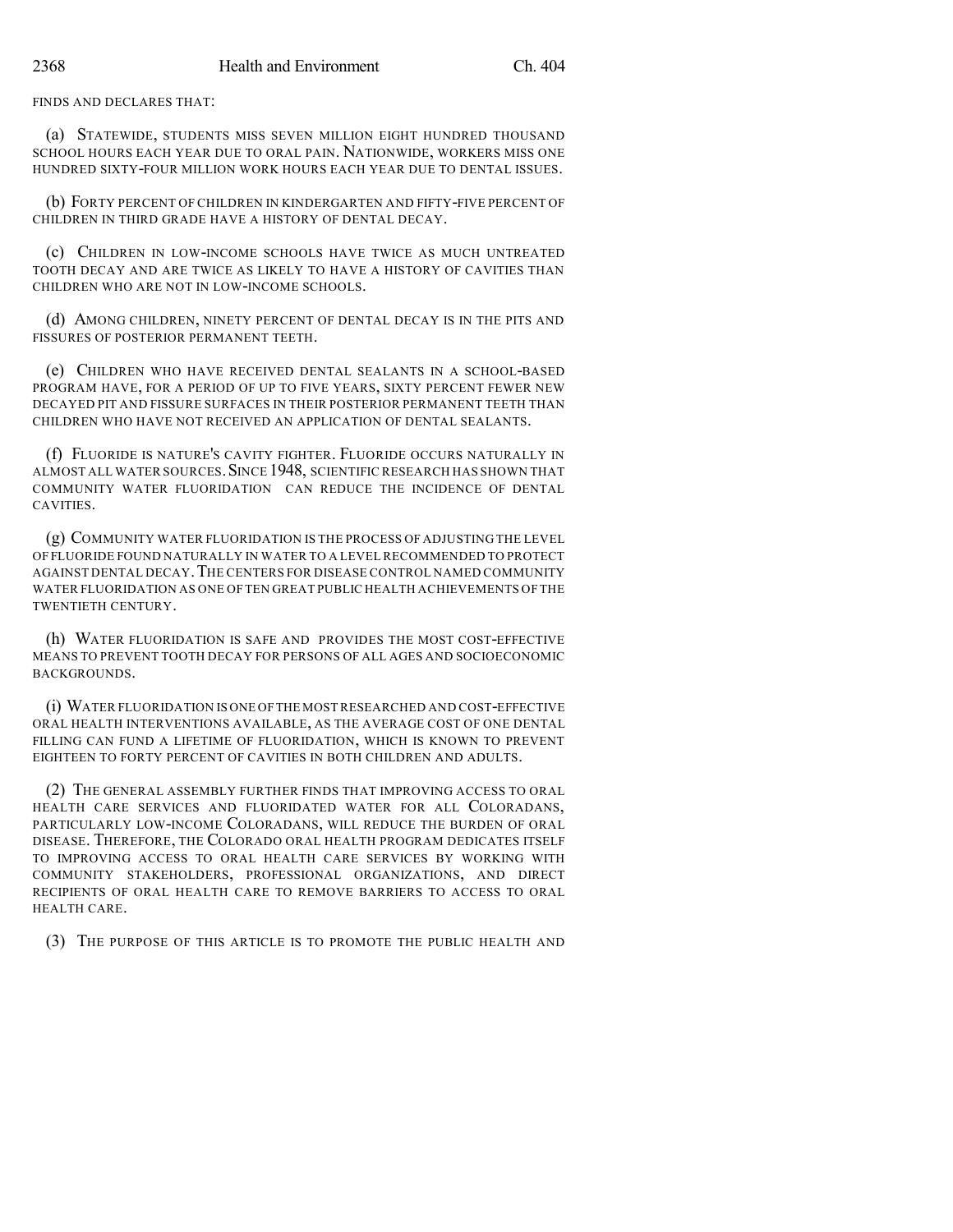WELFARE OF COLORADANS BY PROVIDING A GRANT PROGRAM TO:

(a) PROVIDE ORAL HEALTH SERVICES, INCLUDING SEALANTS, TO SCHOOL CHILDREN; AND

(b) ASSIST COMMUNITIES IN ATTAINING OPTIMAL LEVELS OF FLUORIDE IN DRINKING WATER PROVIDED BY COMMUNITY WATER SYSTEMS AS A MEANS OF PREVENTING DENTAL DECAY.

**SECTION 4.** In Colorado Revised Statutes, 25-21.5-103, **repeal** (3) as follows:

**25-21.5-103. Definitions.** As used in this article, unless the context otherwise requires:

(3) "Eligible child" means a child:

(a) Who is under the age of twenty-one years;

(b) Who is not covered under a policy of dental insurance;

(c) Who is not eligible for medicaid; and

(d) Whose family income is equal to or less than one hundred eighty-five percent of the federal poverty line.

**SECTION 5.** In Colorado Revised Statutes, **repeal and reenact, with amendments,** 25-21.5-104 as follows:

**25-21.5-104. Oral health community grants program.** (1) SUBJECT TO AVAILABLE APPROPRIATIONS, THE DEPARTMENT SHALL ADMINISTER A GRANT PROGRAM TO ASSIST COMMUNITIES WITH:

(a) IMPLEMENTING POPULATION-BASED, EVIDENCE-BASED STRATEGIES, INCLUDING ADMINISTERING SCHOOL DENTAL SEALANT PROGRAMS, TO PREVENT DENTAL DECAY IN CHILDREN;

(b) ASSISTINGWATER SYSTEMS,OPERATORS,AND PERSONNEL,INCLUDING WATER DISTRICTS, WITH ADJUSTING THE LEVEL OF FLUORIDE IN DRINKING WATER TO OPTIMAL LEVELS AS A MEANS OF PREVENTING DENTAL DECAY IN BOTH CHILDREN AND ADULTS; AND

(c) OTHER ORAL HEALTH EVIDENCE-BASED PROGRAMS THAT THE DEPARTMENT IDENTIFIES AND DEEMS ELIGIBLE FOR ASSISTANCE.

(2) SUBJECT TO CRITERIA THAT THE DEPARTMENT MAY ESTABLISH, INCLUDING THE TYPES OF PROVIDERS TO WHOM THE DEPARTMENT MAY AWARD GRANTS, THE DEPARTMENT SHALL AWARD GRANTS IN THE FOLLOWING CATEGORIES:

(a) ORAL HEALTH SERVICES THAT TARGET CHILDREN WHO ARE ELIGIBLE FOR FREE AND REDUCED-PRICE LUNCHES UNDER THE "NATIONAL SCHOOL LUNCH ACT", 42 U.S.C. SEC. 1751 ET SEQ., OR WHO ATTEND SCHOOL IN A SCHOOL DISTRICT WHOSE